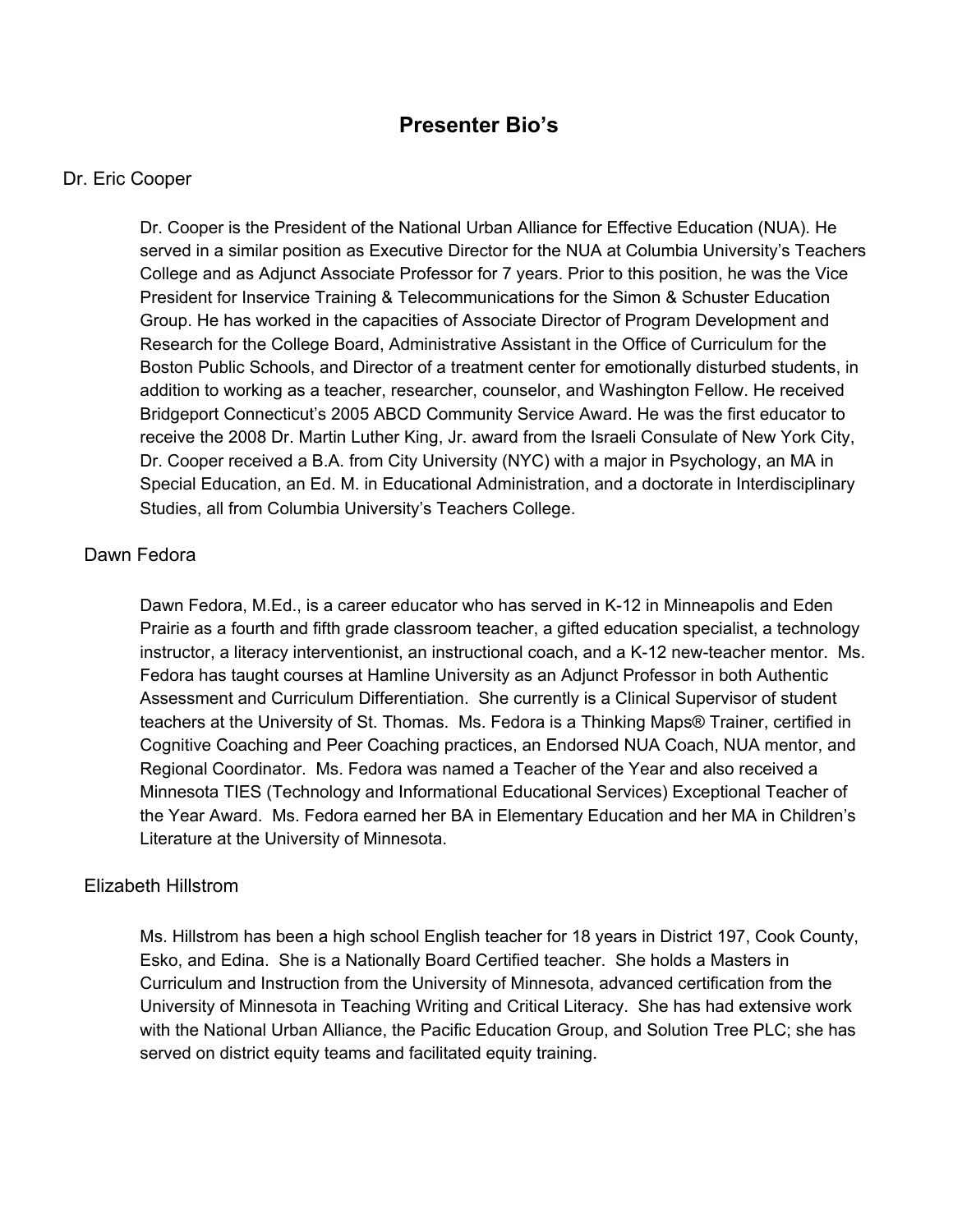## Dr. Rev PM Crowley Hillstrom

Dr. Rev Hillstrom is one of this country's foremost indigenous scholars leading systemic change for educational excellence and equity. Through the pillars of his CLEAR model (Culture, Learning, Equitable, Achievement and Responsive) he guides districts in generating the equity consciousness needed for conceptual, behavioral and structural transformation. Dr. Rev Hillstrom's undergraduate studies in Music and American Indian Studies at Augsburg University gave rise to his Masters' studies at Bethel University in Ethnomusicology and eventually lead to a Doctorate in Teaching and Learning from the University of Minnesota. Dr. Hillstrom is currently the president of Intercultural Innovations Inc. (home of the CLEAR Model and the CLEAR Solutions Framework) and serves Osseo Area Schools, MN as the Director of Educational Equity.

# Jonathan Kim

Jonathan Kim, Education Issues Specialist, has been with Education Minnesota since July 2018. Jonathan oversees the FIRE program, which consists of leading the work with racial equity professional development, facilitating the Racial Equity Advocate cohort, (now in its second year), and shaping Education Minnesota's online learning opportunities. Jonathan spent 12 years teaching middle school band and serving in various leadership roles (e.g. department chair, curriculum writing, building rep, LCAT) in the Osseo school district. After Osseo, Jonathan spent one year in Minneapolis Public Schools as an instructional coach for River Bend (setting 4 EBD grades K-8) and Lake Nokomis-Keewaydin.

## Dr. Allison LaBree

Allison LaBree is an Education Issues Specialist with Education Minnesota. The primary focus of her work includes developing and coordinating the professional development opportunities within Minnesota Educator Academy. Other areas of focus include leadership development, engaging and supporting early career educators, and supporting policy development.Allison has her doctorate in Critical Pedagogy and is an educator on leave who spent over 20 years teaching middle school social studies and science at the Forest Lake Area Learning Center. She is passionate about innovative instruction which provides diverse opportunities for all learners. Additionally, she was active in her local union most recently serving as president for 7 years.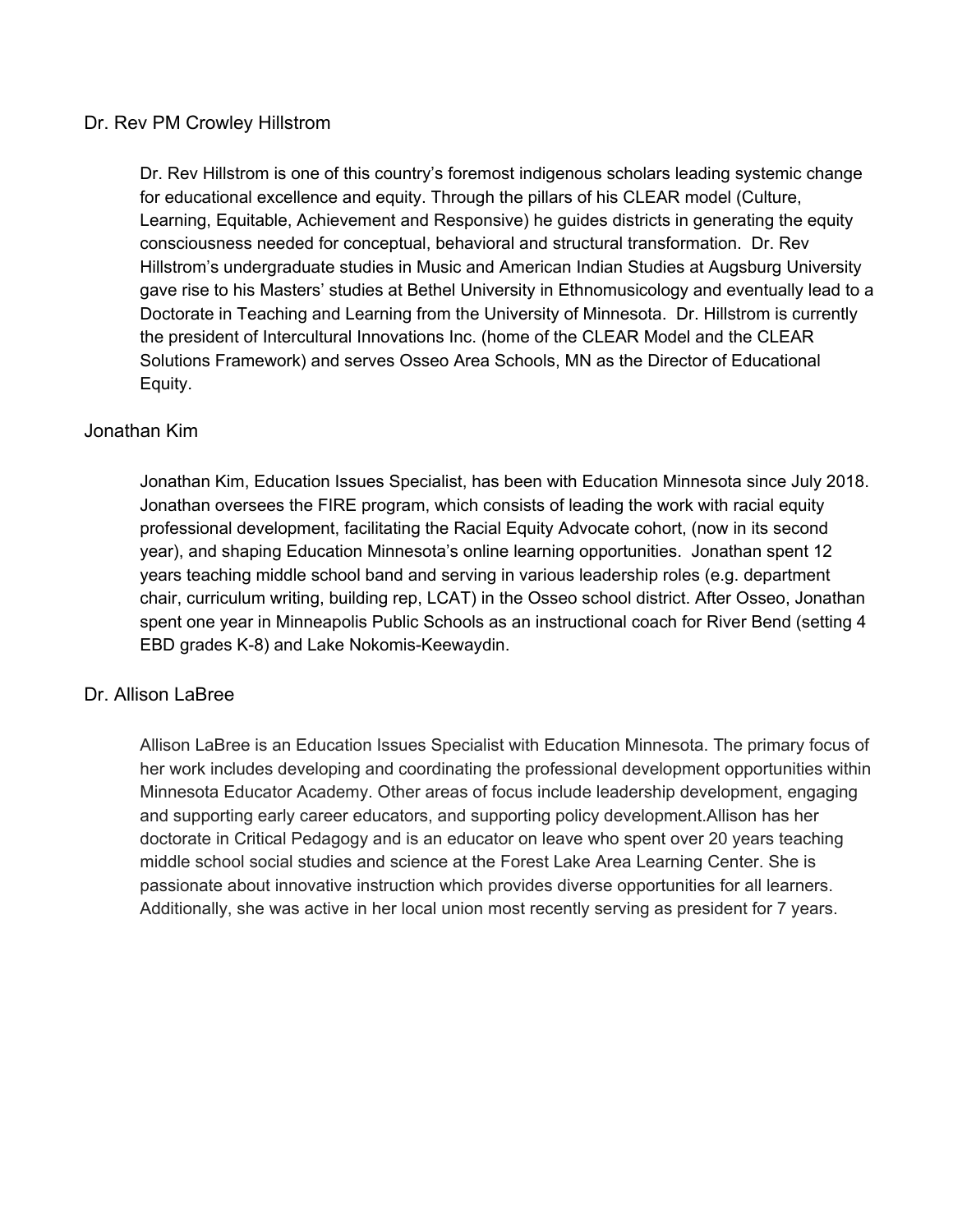## Dr. Jean Lubke

Dr. Jean Lubke is the Executive Director of the East Metro Integration District / Equity Alliance MN in the Twin Cities (MN). Dr. Lubke has also held district Curriculum and Instruction Director positions in Eden Prairie, St. Paul, and Rochester, MN districts. She created and led the corporate training and development department for Imation after it was spun off from 3M. Dr. Lubke holds a BS in Elementary Education from Moorhead State University, an MA in Curriculum from the University of Minnesota, and a PhD in Curriculum Systems and Adult Learning from the University of Minnesota.

# Ann Mock

Ann has spent her entire career in Osseo Area Schools, 20 years teaching 6th, 2nd, and 4th grades and special education. In addition, she was a Curriculum Integration Specialist at our STEM Magnet school and most recently, she has been an Assistant Principal and Principal for the last 12 years. She holds a Bachelor of Science from St. Cloud State University in elementary education, a Masters of Education from the University of Minnesota, and received her principal license from St. Mary's University. Ann also is certified through the National Institute of School Leadership, which is in partnership with the University of Minnesota.

# Elizabeth Ness

Beth joined Osseo Area Schools as principal of Elm Creek Elementary in 2015. Prior to this, she was a principal in Minneapolis Public Schools for four years. She has 15 years of teaching multiple grade levels, two years as a literacy coach and two years as an administrative intern at Minneapolis Public Schools. She holds a Bachelor of Arts in elementary education with a minor in French from the University of Minnesota-Duluth, a Master of Arts in curriculum and instruction from the University of St. Thomas, and a STEM certification from St. Catherine University. She received her principal license from the University of Minnesota.

#### Jackie Roehl

Jackie Roehl has been teaching at Edina High School since 1998. She was named the 2012 Minnesota Teacher of the Year, recognized for her work with Culturally Responsive Teaching. Having earned undergraduate and Master's Degrees from the University of St. Thomas, Jackie is currently a PhD candidate at Walden University. Jackie's dissertation research is exploring how teachers build student social media skills so that students gain sociopolitical empowerment. Jackie has also earned Train the Trainer certificates through Thinking Maps, Inc. and the National Urban Alliance.